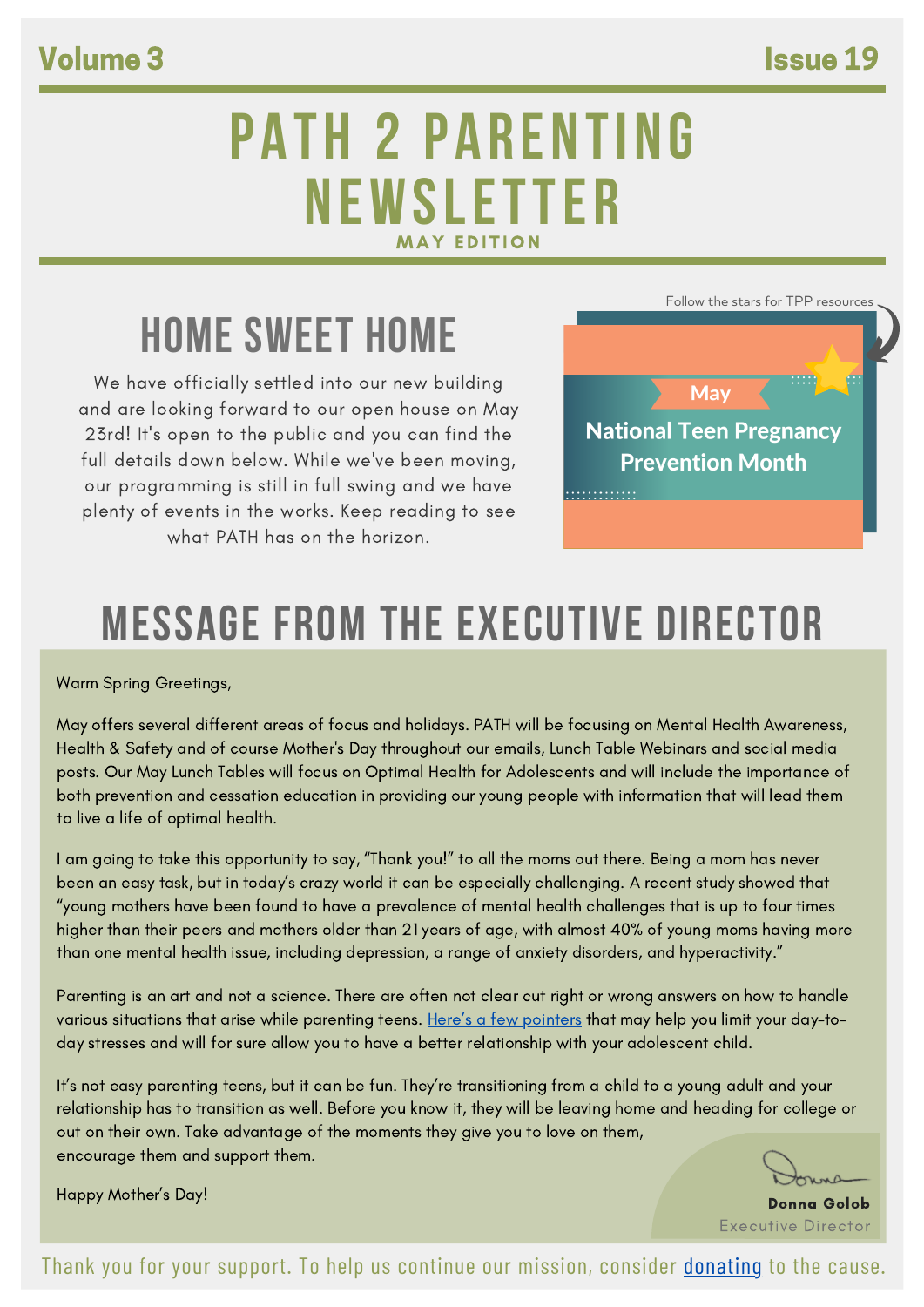# PATH UPDATES AND ANNOUNCEMENTS



### *Staff Spotlight!*

We're doing something a bit different this month and welcoming our newest partner POP, Inc. in our monthly spotlight. Dr. Michael McGee is the Executive Director of POP (Project Outreach & Prevention) and is a native of Gary, IN. We are excited to be contracting the POP team to assist us with our new OJJ Youth Violence Prevention SEED (Student Enrichment, Empowerment & Development) project in Lake County, IN.

## **THIS MONTH:**PATH ribbon cutting

PATH has moved to a new office space located at 3391 Airport Road, Portage, IN 46368. We invite you to join us on Monday, May 23rd from 3pm –7pm for a tour, refreshments, and a Chamber Ribbon Cutting presentation. Bring a business card for a chance to win a prize!

## lunch tables

Join us for Lunch Tables on Wednesday, May 25th from 11am - 1pm (CST) as we discuss Optimal Health for Adolescents with a focus on Teen Pregnancy Prevention presented by Dr. Diane Foley. Check out our website for more [information](https://positiveteenhealth.org/lunch-tables/) and to register for this FREE webinar. You can also view recordings of past events for any you may have missed or would like to view again!



## **RELAY FOR LIFE**

PATH is partnering with the Tobacco Education & Prevention Coalition for Porter County for Portage's annual Relay for Life event that will take place on Friday, June 3rd from 4pm – 8pm. The event will be held at Willowcreek Middle School. We are doing our part by raising awareness and funds to help the American Cancer Society. To sign up or donate, click [here.](https://secure.acsevents.org/site/TR?px=57772285&pg=personal&fr_id=101999&s_locale=en_US&et=jc08YRnKd_TudY8UIH_CA7UvILGwx9t_3Sc1Sw_ZaguG6N6mzj9ccg)

## farewell

## leadership academy

### Upcoming

PATH is excited to be partnering with the Merrillville Parks and Recreation Department this summer to offer a Leadership Academy as part of their summer camp program. We will be working with ages 11-14 incorporating a number of topics and skills: communication, peer relationships, conflict resolution, decision making, team building and leadership qualities. We will be running the program at the parks department's facility and incorporating community service and field trips into the program as well. We can't wait to get started!

It is with excitement and sadness that we say 'goodbye' to Lewis and Charbria Shine. We were so excited to have them working with us as our first married team of educators and they have done an amazing job. Her career as an artist is taking off and while we are sad to see her leave PATH, we couldn't be more proud of her and the way she has allowed God to grow her talents and the way she uses them for His glory. Together they are "taking the show on the road" and we send them off with blessings.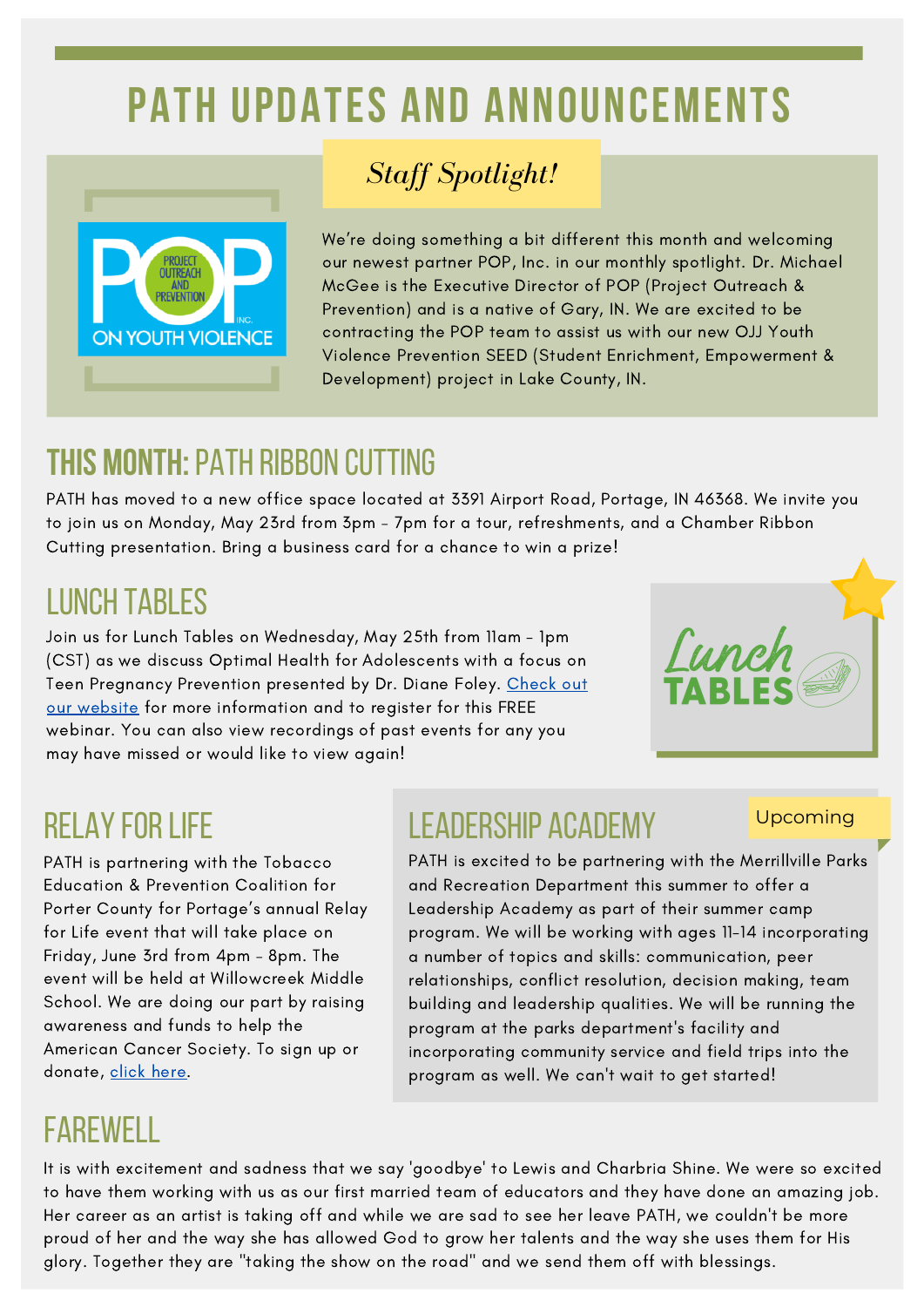# P R O G R A M U P D A T E S

We are starting to wrap up our 2nd year of programming. Currently, we are serving our students at Edison High School and Hammond Central. It's been great working with both of these schools. This year we have served over 600 students. Shout out to all of our Love Notes Health Educators for making a positive impact and empowering youth to make healthy decisions. Also a big thank you to the schools who have partnered with us and continue to support our mission. Our team is looking forward to working with you again next year!

Jason Kegebein Love Notes Team Lead



The Horizon team is thrilled to be serving at Eggers Middle School in Hammond! We are happy to be in the classrooms providing our 7th graders with medically accurate information to make the best decisions for their future.

Dionna Warren Horizon Team Lead

# **ENDITES RELENTLESS**

Relentless has been having a busy and full month of programming. We are nearing the end of this year's program and will wrap things up next month at Morton High School. We have also been using this pilot year as a time to review and enhance the curriculum. We are enjoying our time working with the mentors and the mentees!

Stephanie Lenckos RELENTLESS Team Lead



Morton High School freshmen have really been loving our Money Momentum program! It is wonderful to see their eyes light up when they relate a new practical money skill to their personal lives. The end is almost here - we will complete the pilot year mid-May. We are so proud of our students and are confident that they will make wise financial choices for themselves in the future.

Marion Collins Money Momentum Educator



We're so excited about the newest program, Life Lanes! This program is designed to provide prevention for substance abuse and support for recovery. We also give students essential life and coping skills. Life Lanes has already hit the ground running, beginning its pilot program at Gary Middle School. It's so exciting to see how the program is resonating with students and we're looking forward to finishing the rest of the school year strong.

### Kayla Warren Life Lanes Team Lead



We are heading into our last month with our LivTrue mentees at Barker and Krueger. As the students finish up their school year, we will be discussing the topics of goal setting, personal value, body image, empathy, and service. It has been a wonderful experience getting to know our mentees and we plan to have a great last month together!

Payton Smith LivTrue Coordinator

To learn more about our programs, visit our website at [positiveteenhealth.org](https://www.positiveteenhealth.org/)